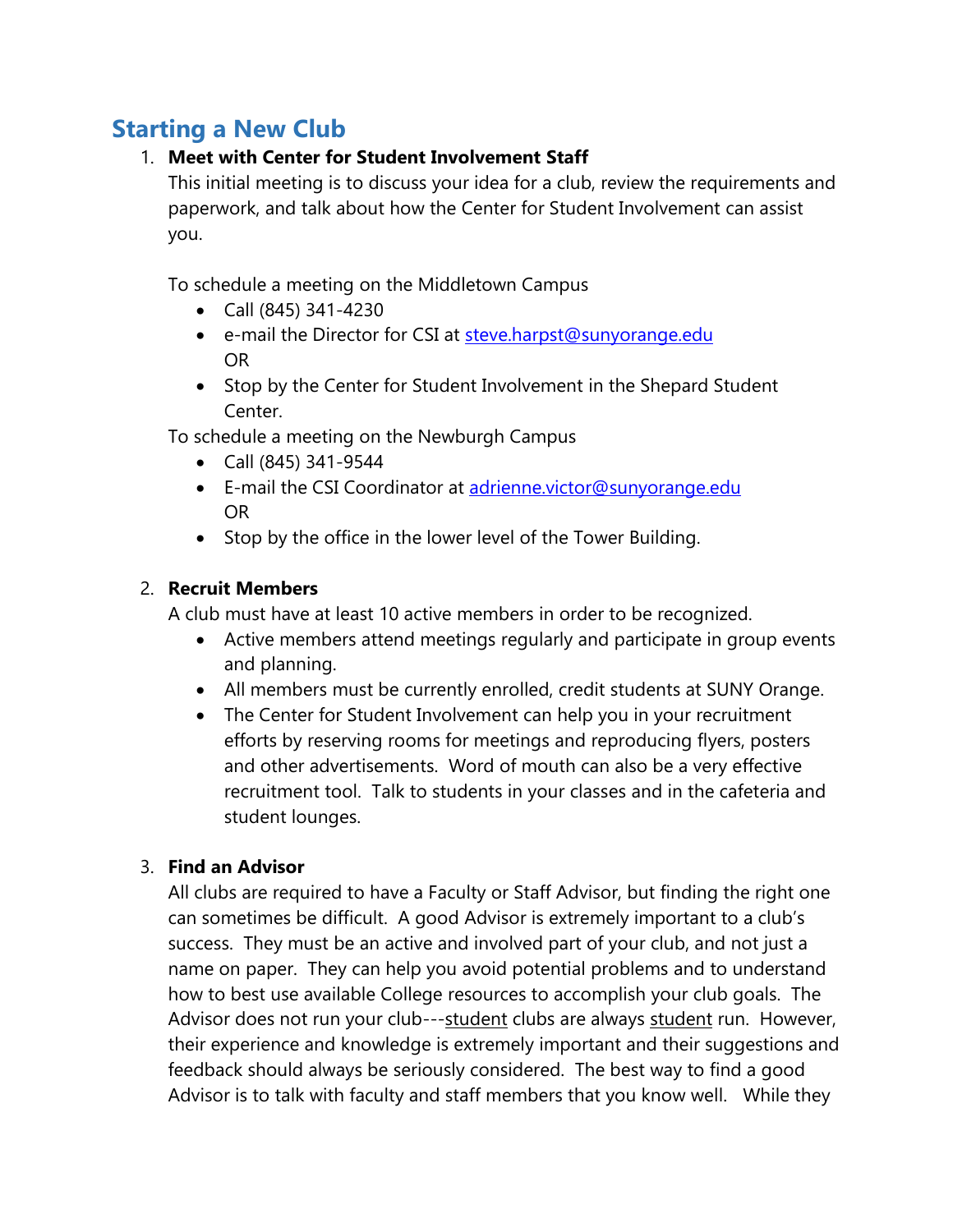may not be best suited to be your club Advisor, they may be able to recommend a colleague that could help. Before deciding on an Advisor, your club should meet with them and review the expectations outlined in the Club Advisor Agreement found on the [website.](https://sunyorange.edu/csi/forms.html) The Club-Advisor relationship should be viewed as a partnership with expectations on both sides and in which frequent and open communication is the key to success.

### 4. **Write a Constitution and Complete the Club Recognition Paperwork**

Every club must complete the Club Recognition Form on our [website](https://sunyorange.edu/csi/forms.html) and have the Advisor complete the Advisor Agreement/Grade Verification form. Please note – new clubs do NOT need to complete a budget request (this is for returning clubs only). Every club is required to have a constitution. This is a very important document because it lays out how your club is going to operate and the rules that you will follow. Important elements might include job descriptions for officers, how and when elections are held, and, for those "worst-case scenario" situations, how and under what circumstances members and/or officers may be removed. Writing the constitution should be taken very seriously and all members should be involved, especially in approving the final draft. A sample constitution can be found in **APPENDIX A**. The CSI staff can also assist your club with writing your constitution. Once all of the forms are completed, they should be returned to the Center for Student Involvement.

5. **Meet with the Board of Activities and the Student Senate**- The final step in the recognition process is to obtain the approval of the Board of Activities and the Student Senate. When you return your completed forms to the Center for Student Involvement, the staff will schedule a time for you to meet with the Board of Activities. BOA's job is to review the constitution first. Once they approve that, the Senate will schedule a meeting for final approval. It is strongly recommended that the club send representatives to both of these meetings to answer questions that may arise.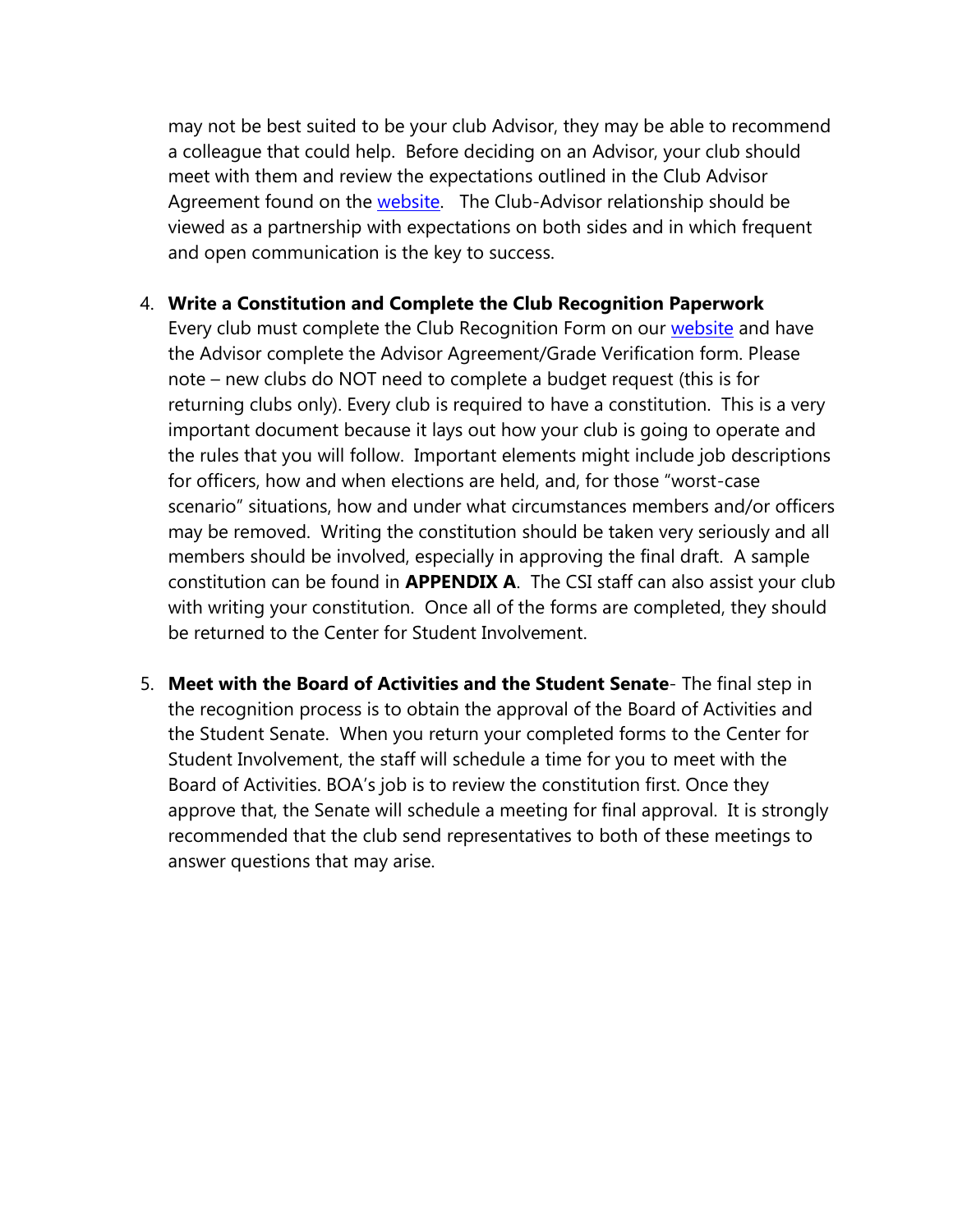## **Registering a Returning Club**

In order to maintain recognition for a new academic year, all clubs must complete the club recognition documents which can be found on our [website](https://sunyorange.edu/csi/forms.html)

- Club Recognition Form
	- o Includes info about the club, officers, a constitution request, and a full membership List (clubs must maintain a minimum of 10 active members)
- Signed Club Advisor Agreement/Grade Verification form
	- o Must be completed by your advisor
- Budget Request Form

They must be returned to the Center for Student Involvement by the advertised deadline each semester or the club will lose its recognition and all related privileges. A club would then have to reapply for recognition.

# **CLUB RECOGNITION**

## **What is a recognized club?**

The club is officially part of the College and will be included in official listings and publications such as the College Catalog, the Student Handbook, and the College Website. Recognized means clubs can:

- reserve rooms and facilities on campus
- hold meetings and sponsor events on campus
- advertise and post notices on campus bulletin boards and online
- hold fundraising events
- apply for funding from the Student Senate
- have a mailbox in the Center for Student Involvement and receive mail at the College
- make use of Center for Student Involvement resources including faxing, photocopying and producing posters

## **Maintaining Recognition**

## **Title IX**

About Title IX

 All club officers are must fulfill their Title IX requirements. Title IX is a federal civil rights law that prohibits sexual discrimination in education programs including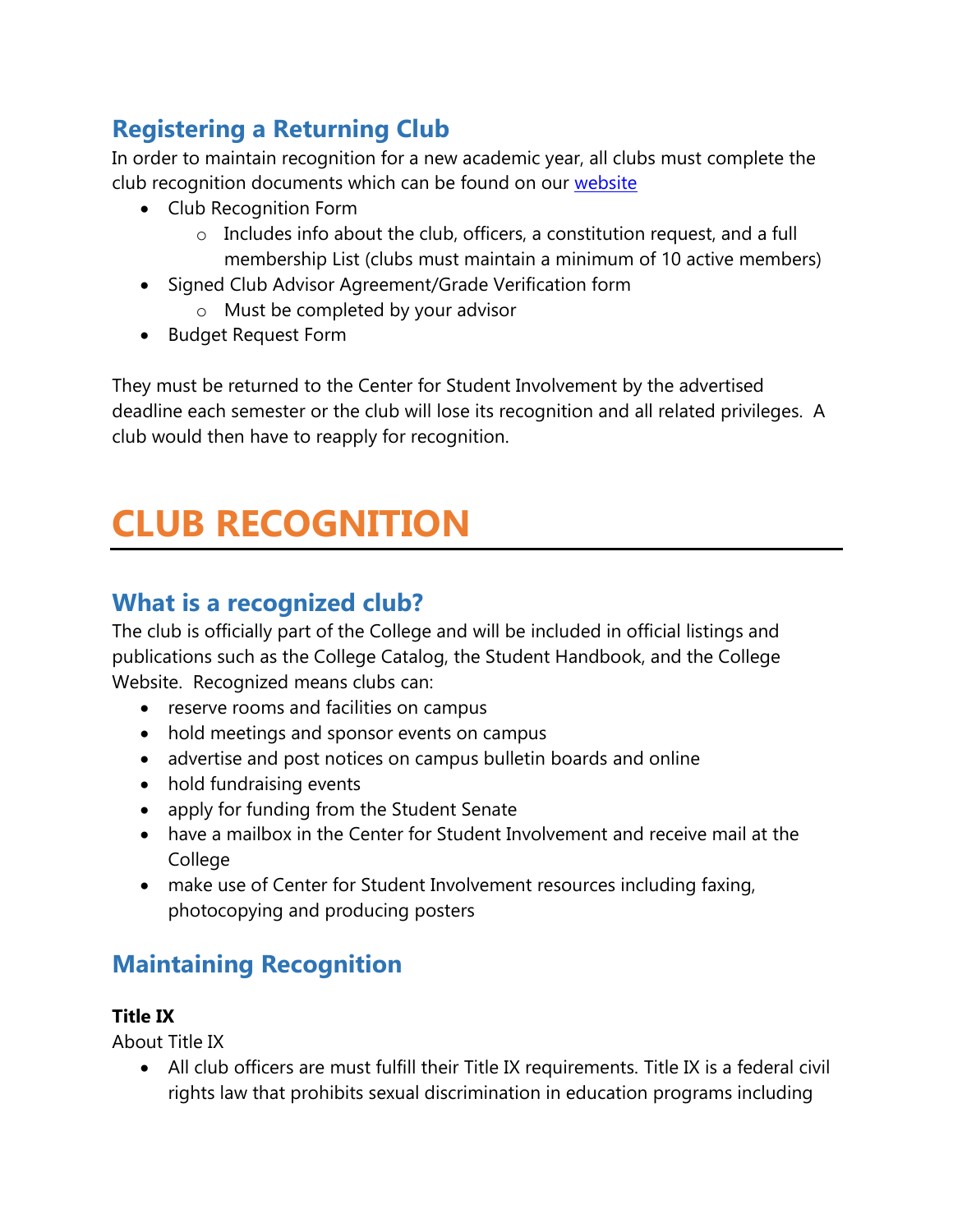athletic programs or activities that receive federal funding. The Violence Against Women Act (VAWA) and Reauthorization Act (2013) also prohibit sexual assault, domestic violence, dating violence and stalking. SUNY Orange is committed to the prevention of sexual assault and provides workshops, prevention information programs, and links to direct services and resources in the area.

Title IX Completion

• All club officers are required to view *Not Anymore*, an online interpersonal violence prevention program from Student Success™. This video-based program will provide critical information about Consent, Bystander Intervention, Sexual Assault, Dating and Domestic Violence, Stalking, and campus specific policies and reporting procedures.

This training will inform you of your rights as a student, provide you with Title IX related college policy information, and give you the steps involved to make a report if it becomes necessary for you to do so. Not Anymore will help you better understand how vitally important these issues are and what you can do to help make your campus safer.

Disclosure: The training contains sensitive material involving sexual and interpersonal violence. While trigger warnings and resources are provided throughout the program, we understand such programming may be problematic for some viewers. Please contact Madeline Torres-Diaz for confidential support and/or to discuss alternatives.

A notice will be sent to all clubs and advisors at the beginning of each academic year with instructions and the deadline date for club officers to complete the training. Any club that fails to meet this requirement will lose its Student Senate funding. Additionally, if the club officers change at any point during the academic year, the new officers must immediately complete the Not Anymore training.

This is an important state requirement that must be taken seriously. If you have any questions about the policy or the process, please contact the Center for Student Involvement.

### **COLT Night (Club and Organization Leadership Training)**

Each semester COLT Night (Club and Organization Leadership Training) brings together representatives from every recognized SUNY Orange club and organization on both campuses for an evening of networking and leadership training focused on addressing real problems and challenges our clubs are facing and helping participants to develop the skills and strategies needed to help their clubs continue to grow and prosper. It also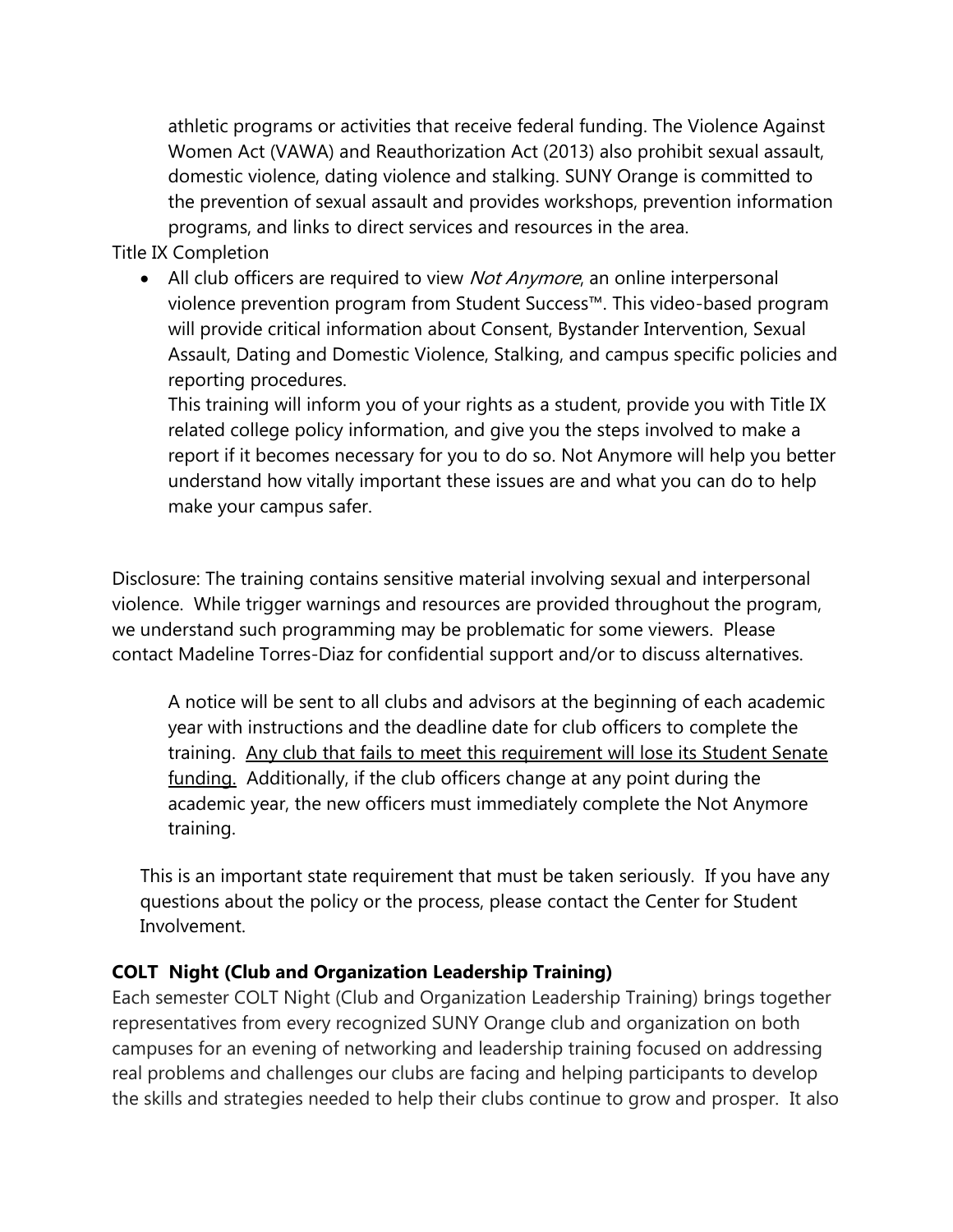gives the clubs an opportunity to network with each other and their student government representatives to foster more cooperation and support. The program derives its name from the school mascot, the SUNY Orange Colt.

Each COLT Night features three interactive workshops facilitated by staff and faculty from the college. The three workshops are each offered twice in two 50 minute blocks, allowing participants to attend the sessions of their choice.

### **Inter-Club Council (ICC)**

Meets once a month and brings together the Student Senate, the Board of Activities and representatives of all clubs. It is an opportunity to ask questions, share ideas and look for opportunities to work together. Each club is required to send one representative to the ICC. It does not have to be an officer, just a member who knows what is going on with the club and will bring back information to share. The Student Senate will notify all clubs of the ICC meeting dates, times and locations at the beginning of each semester. Clubs who do not send a representative are subject to financial penalty. On the rare occasion that no person from a club can attend an ICC meeting, the Student Senate must be notified in advance of the meeting in order to grant an excused absence.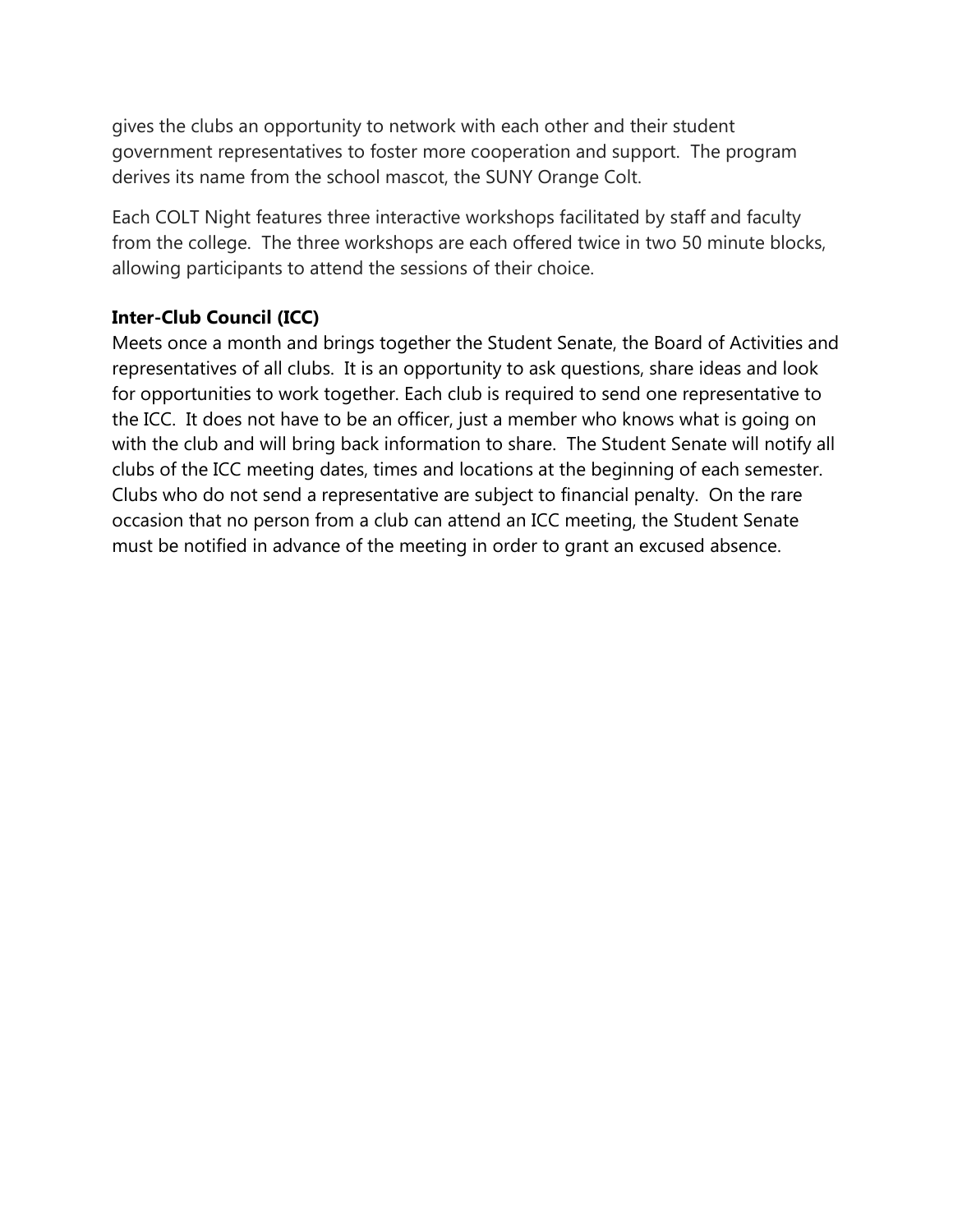# **CONSTITUTION CHECKLIST**

Items that should be included in any club constitution

-The Club's Official name and any abbreviation if needed (For example: Changing Outlooks Through Activities (COTA))

-The purpose or mission of the club

-Requirements for membership (Any club funded by the Student Senate must be open to all OCCC credit students. However, alumni, community members and students who are not currently registered in credit classes can NOT participate in a club). You may list other requirements such as attendance and participation in club events.

- Active versus inactive membership-how is a person's status determined

-Duties and responsibilities of club officers including GPA requirements (All club officers are required by the College to maintain a 2.0 semester and cumulative grade point average)

-Voting procedures for officer elections-When are officer elections held (fall, spring, etc)? Is there a nomination process before elections? Is the membership allowed to ask questions of the candidates before the vote is held? Is the vote secret ballot?

-How are officer positions filled if a vacancy occurs between elections?

-Process for removing members-occasionally, a member may become a detriment to the club due to disruptive behavior or other harmful actions. There should be a fair process defined in the Constitution for how to remove these members. Efforts should always be made to resolve any issues through discussions before seeking to remove a member. The club advisor can be helpful in this process.

-Process for removing an officer if they are not performing their job as outlined in the Constitution

-Process for changing the constitution-How are amendments made?

-When/how does the club meet-Do not be so specific as to include days, times or rooms or you will have to change your constitution every semester. You should indicate whether the club will meet weekly, bi-weekly, etc.

-How will the meetings be run? Most groups site Robert's Rules of Order as the authority for how meetings will be conducted. If you have questions about Parliamentary Procedure or Robert's, consult that section in the Club Resource Manual or contact the Center for Student Involvement.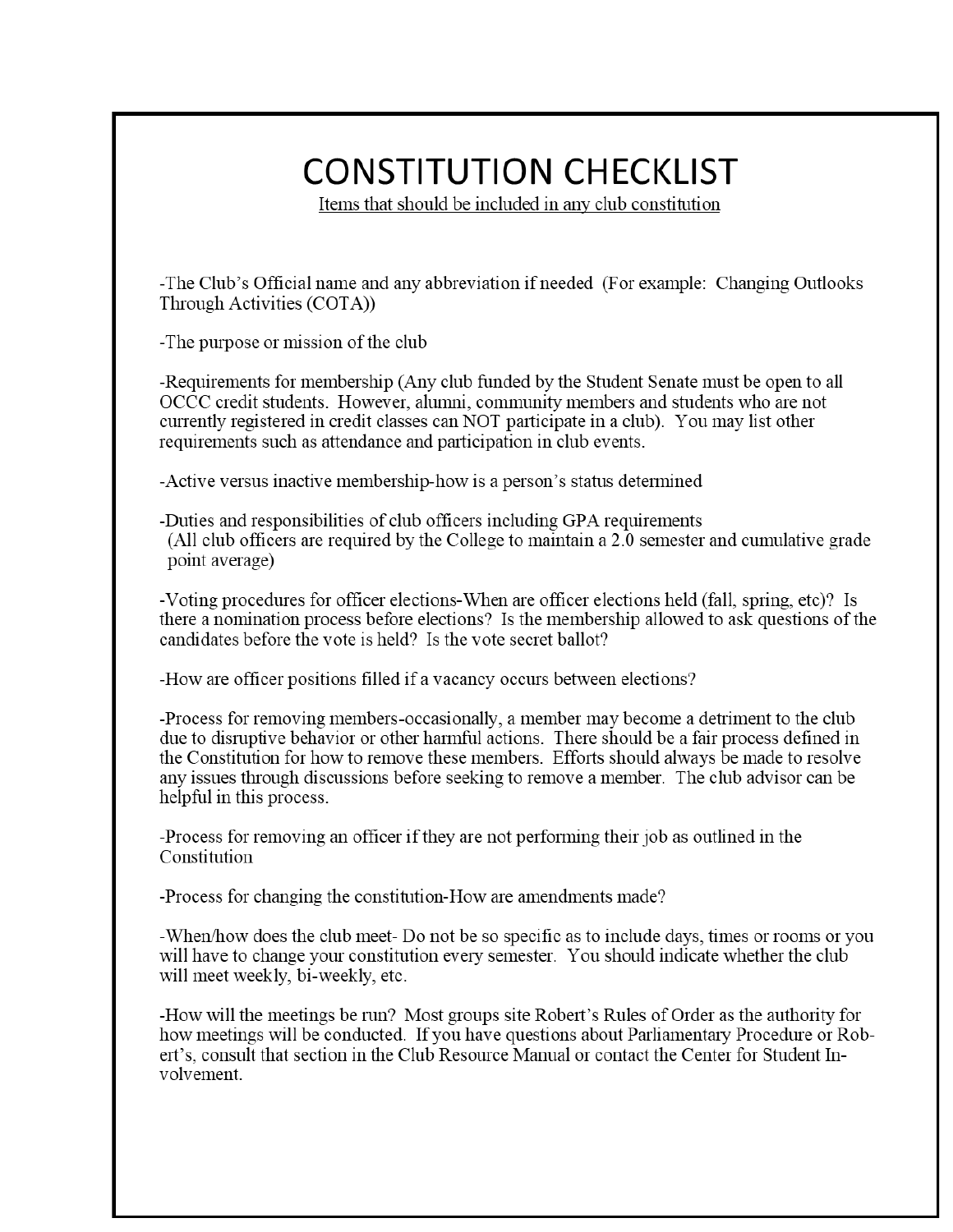# **CONSTITUTION CHECKLIST**

-Ouorum-what is it and how it works-Ouorum is the number of active members that must be present for a meeting to be considered official and for any voting to take place. It is usually set at 50% plus one of all active members. Clubs may set a higher standard, but it should never be lower than the standard outlined above. Whatever the standard for Ouorum is to be, it should be reflected in the Constitution.

-Minutes/records of meetings (archiving minutes)-The Constitution should indicate who will take minutes of the meetings (usually the Secretary) and how they will be archived. Good meeting minutes are extremely important for passing on important information to future years of the club

-Role of advisor-the basic responsibilities of the advisor are outlined in the Club Advisor Agreement that every club completes each semester. The Constitution should outline specifics for the club including how the advisor is selected and other specific responsibilities

-Committees (ad hoc/standing)-Some clubs, especially larger groups that sponsor many events, may use committees to work more efficiently. Committees can be either Standing (committees that exist semester to semester for an ongoing reason) or Ad Hoc(temporary committees appointed to serve a one-time function and then disbanded). If committees are to be used, the Constitution should outline how they are formed.

-Spelling and grammar count-this is the most important document your club has...please take the time to proofread it!

-Format for constitution-How should the final version of your constitution look? You can refer to the Club Resource Manual for a sample Constitution or come to the Center for Student Involvement for advice or to see other examples.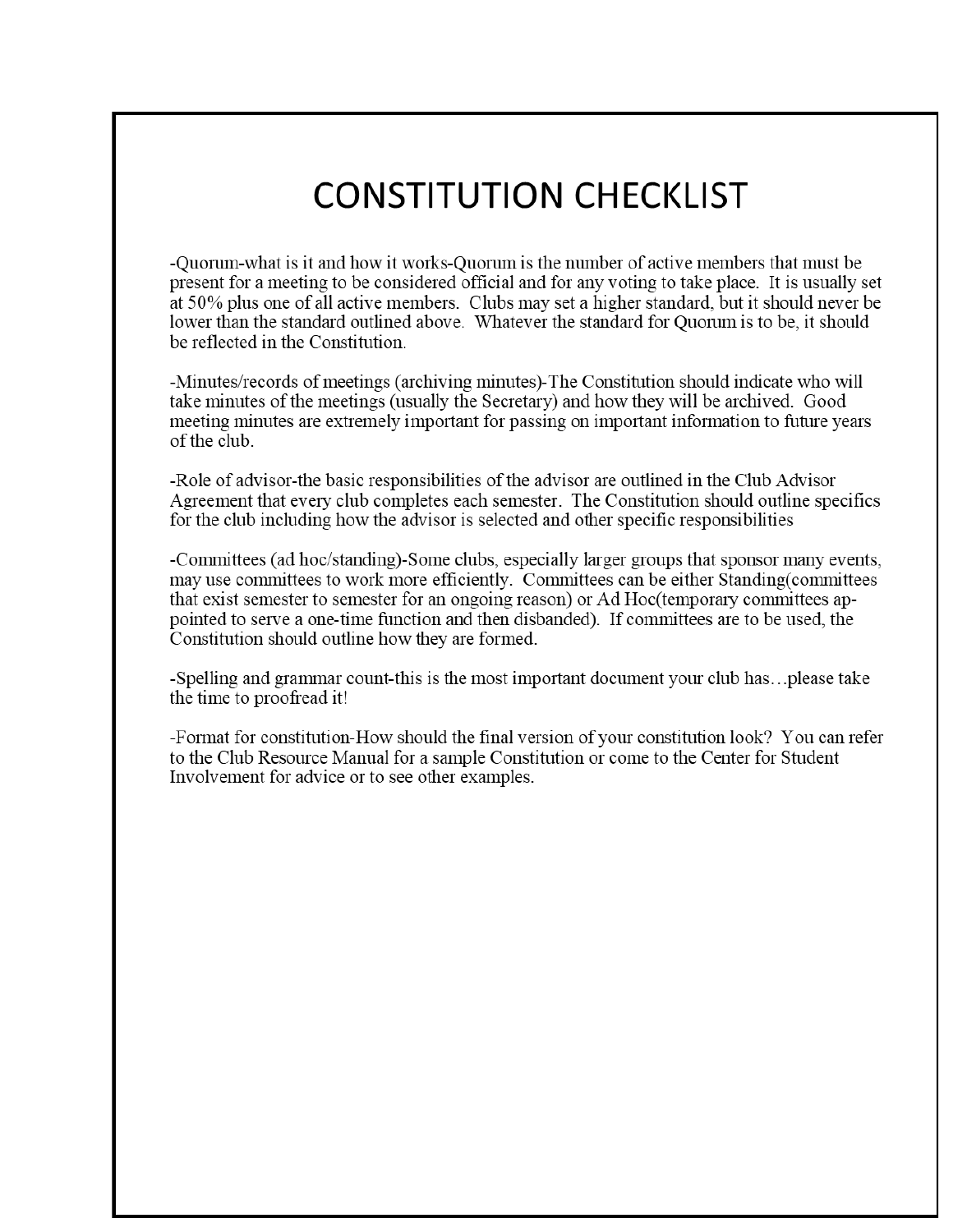## **SAMPLE CONSTITUTION**

#### Article I: Name and Purpose

#### Section 1: Name

State the name of the club - you may abbreviate the name after this section if you identify that abbreviation here.

#### Section 2: Purpose/Mission

State the purpose/mission of your organization - the reasons why you exist. This can be in a list format, or in a paragraph.

Section 3: Affiliation:

If your organization is affiliated with any regional/national organizations, please state those affiliations here.

#### Article II: Membership

#### Section 1: Eligibility for Membership

Recognized clubs must be open to any currently enrolled credit student of SUNY Orange.

#### Section 2: Voting Member Criteria

State how a student becomes a voting member [e.g., attends a certain % of meetings/events, pays dues, etc] and if there are any criteria for any other membership categories. This is an important issue for your organization you want to make sure that students listed on your voting member list are active, interested students in your group.

#### Section 3: Removal of Members

State the process to remove any member who is not in good standing with the club. Due process must be followed. Things to consider are: reasonable notice to the person being considered for removal, opportunity to defend their position, quorum needed to vote, timeline for the process, appeal process.

While you will hopefully not need this section, it is very important that you have a process in place. When you need it, this will clarify the procedure and take out some of the difficult personal issues...

#### Article III: Officers

#### Section 1: Officer Qualifications

Identify what qualifications a student must have to be eligible to be an officer. This may include QPA, length of time in organization, previous experience, etc. All officers must be currently enrolled SUNY Orange credit students with a QPA and CQPA of at least 2.0.

#### Section 2: Elected Officers

List the positions in descending order (e.g., President, Vice-President, Treasurer, Secretary)

#### Section 3: Duties of Officers

List each officer position and their duties. You can include this information in Section 2 if you prefer. Typical duties include:

President: preside at meetings, call special meetings, primary contact with the institutions, appoint committee chairs, runs the election process.

Vice-President: assume President's duties in his/her absence, schedule meeting/practice rooms/ facilities.

Treasurer: keeps all financial records, notifies organization of financial issues, prepares budget/allocation requests.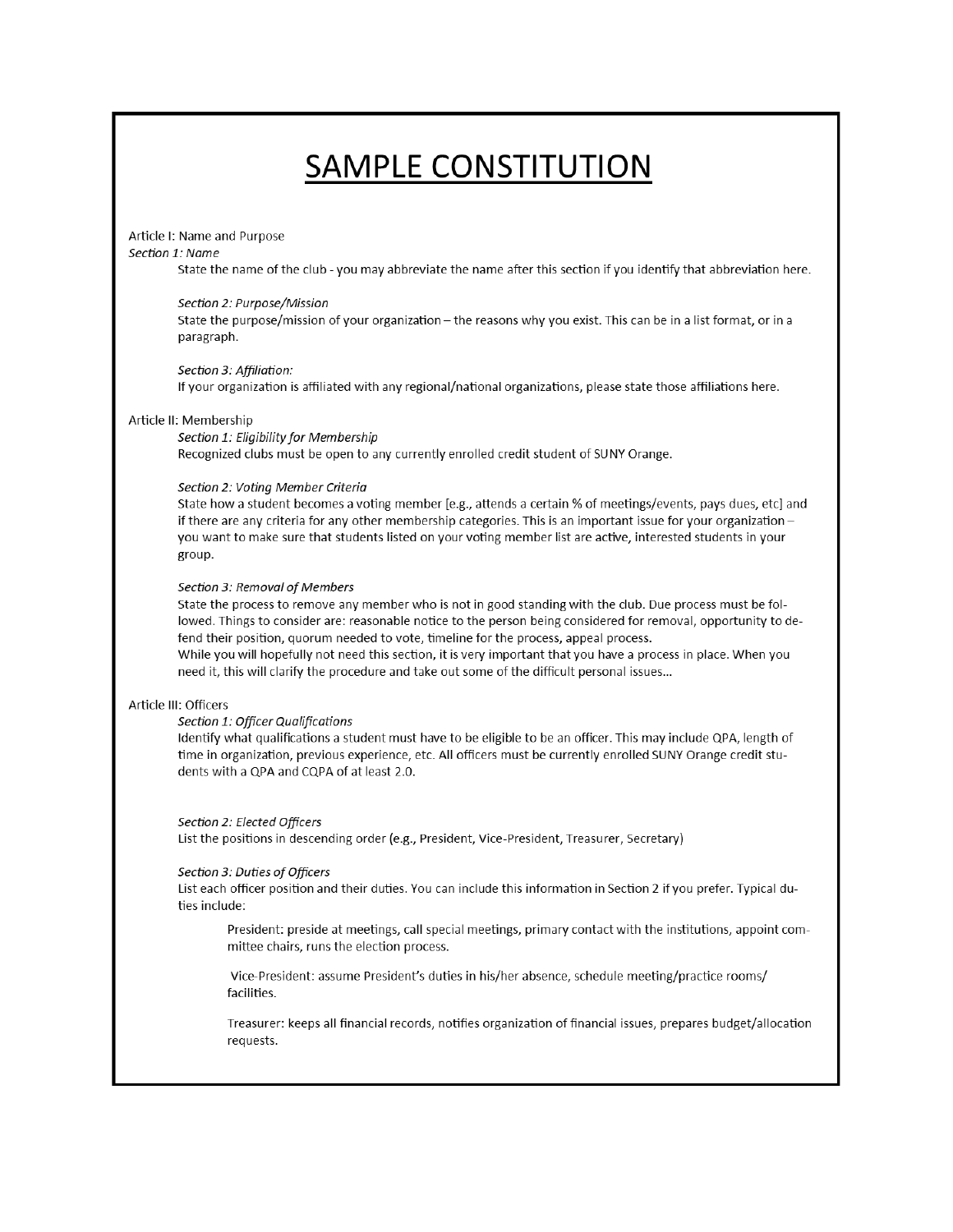# **SAMPLE CONSTITUTION**

Secretary: takes and distributes minutes of all club meetings, recorder keeper (current and past members, files minutes, etc), club historian, notify members of meetings, handles the official correspondence of the club.

Section 4: Vacancy in Office

In the event a vacancy should occur (resignation or removal), provisions must be made to fill the vacancy. Officer succession/"chain of command" should be addressed (e.g., in the event that the President leaves office, the Vice President will assume those duties until a special

election is held. Then refer readers to the special election section of Article IV.

#### Section 5: Removal of Officers

Grounds for removal of an officer must be clearly identified. Similar to the removal of members, due process must be followed. (see above) Make sure you note the role of your club advisor.

One example:

A petition to remove the officer in question must be submitted to another officer. This petition must contain the signatures of x% of voting members. When such petition is received, the officer shall call a meeting of the club to determine whether or not the officer should be removed.

Grounds for removal are to presented by the officer in charge at a regular or special club meeting.

The officer in question shall be provided an opportunity to present a defense either in person or in writing.

A quorum shall be present, and a (50% +1, 2/3, simply majority) vote of the voting members shall decide upon removal.

While you will hopefully not need this section, it is very important that you have a process in place. When you need it, this will clarify the procedure and take out some of the difficult personal issues....

#### Article IV: Elections

#### Section 1: Nomination Process

State how officer candidates will be nominated (by a current officer/member, self-nomination, etc.) and the timeline associated with the nomination process.

#### Section 2: Election

Election procedures, quorum present, method of voting (secret ballot, etc.), number of terms a person can serve, and when the elections will be held

#### Section 3: Special Elections

This section outlines what procedures will take place if an officer leaves/is removed from office. Clearly state the timeline for these procedures (e. g, within "x" weeks of vacancy occurring). You may use the same procedures from Section 2, with a revised timeline.

#### Article V: Advisor

#### Section 1: Selection

Indicate how your club will choose an advisor. Note: All clubs are required to have an advisor who is a SUNY Orange faculty or staff member.

Section 2: Duties What do you want your advisor to do?